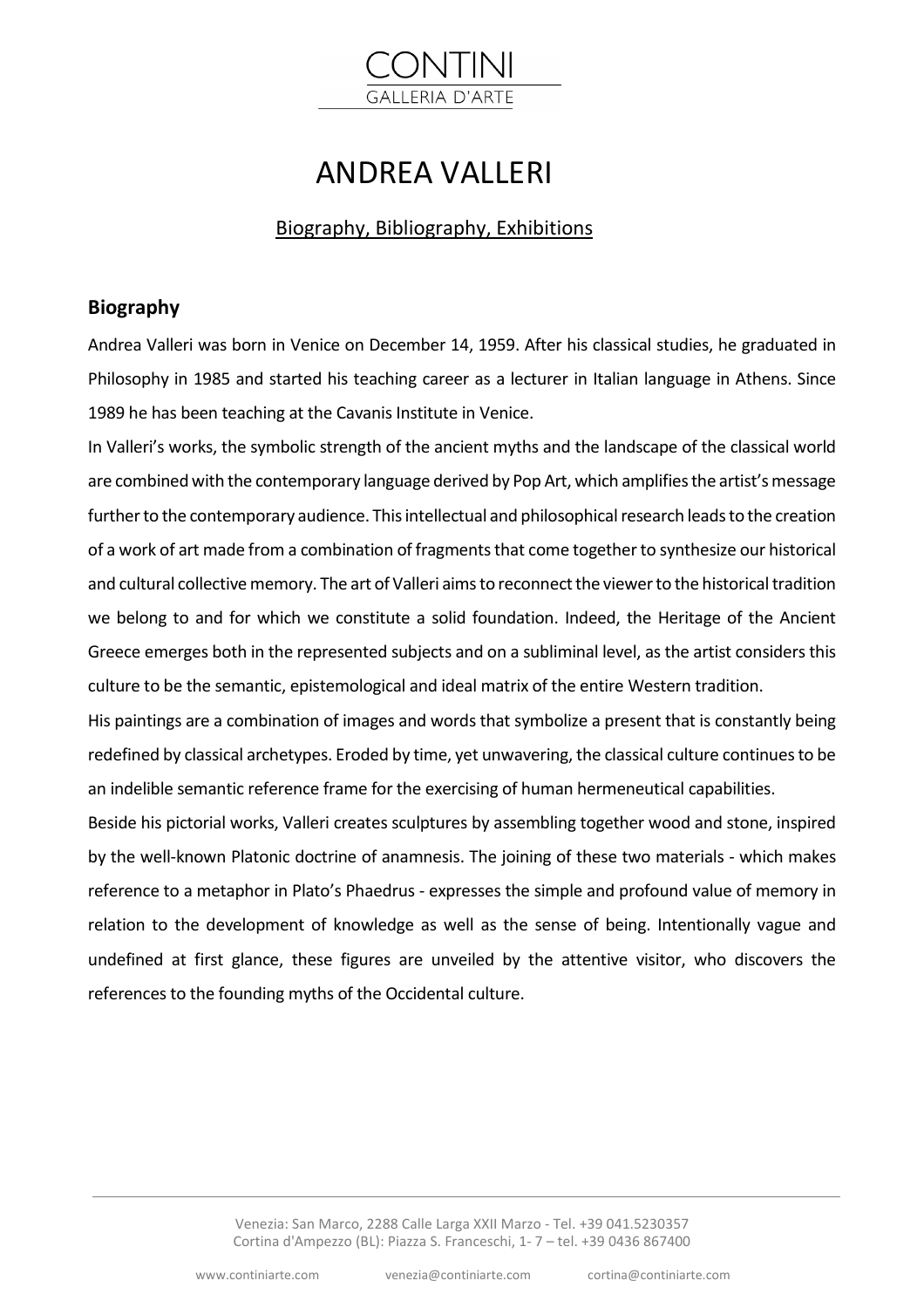### **Bibliography**

#### **2012**

Massimo Mazzuco, Irene Sollazzo, Flavio Andreoli, Gianni Zorakis, *Andrea Valleri. Neopalaio*, Venice

**GALLERIA D'ARTE** 

#### **2019**

*Ermeneutica. La Vittoria del Classico, Galleria d'Arte Contini, Venezia*

#### **Selected exhibitions**

#### **2019**

*Ermeneutica. La Vittoria del Classico, Teatro Duni, Matera, Italy*

*Negroponte, Kokkino Spiti, Calcide d'Eubea, Greece*

*Woman, Longarone Fiere, Longarone, Italy*

*Woman, Cortina d'Ampezzo, Italy*

*Woman, Centro Culturale H. Pratt, Lido di Venezia, Italy*

*Woman, Villa Quaglia, Treviso, Italy*

#### **2018**

*Ideografie*, Stratones, Argos, Greece

#### **2017**

*Oltremare*, Tezon Grande, Isola del Lazzaretto Nuovo, Venice, Italy

*Oltremare*, Old Fortress, Corfu, Greece

*Oltremare*, Galleria Comunale, Poreč, Croatia

#### **2016**

*Decostruzioni*, Cultural Centre, Psachnà, Greece

#### **2015**

*Pneuma – Spiritus*, Castle of Pazin, Pazin, Croatia

*Pneuma – Spiritus*, Civic Museum, Buje, Croatia

*L'evoluzione dell'arte*, Theatre of Villa Wasserman, Giavera del Montello, Italy

*Mare*, Compagnia della Vela, Chania, Crete

#### **2014**

*Mythos*, Fondazione Ellenica di Cultura, Trieste, Italy

#### **2013**

*Prometeo*, Townhall, Ydra, Greece

Venezia: San Marco, 2288 Calle Larga XXII Marzo - Tel. +39 041.5230357 Cortina d'Ampezzo (BL): Piazza S. Franceschi, 1- 7 – tel. +39 0436 867400